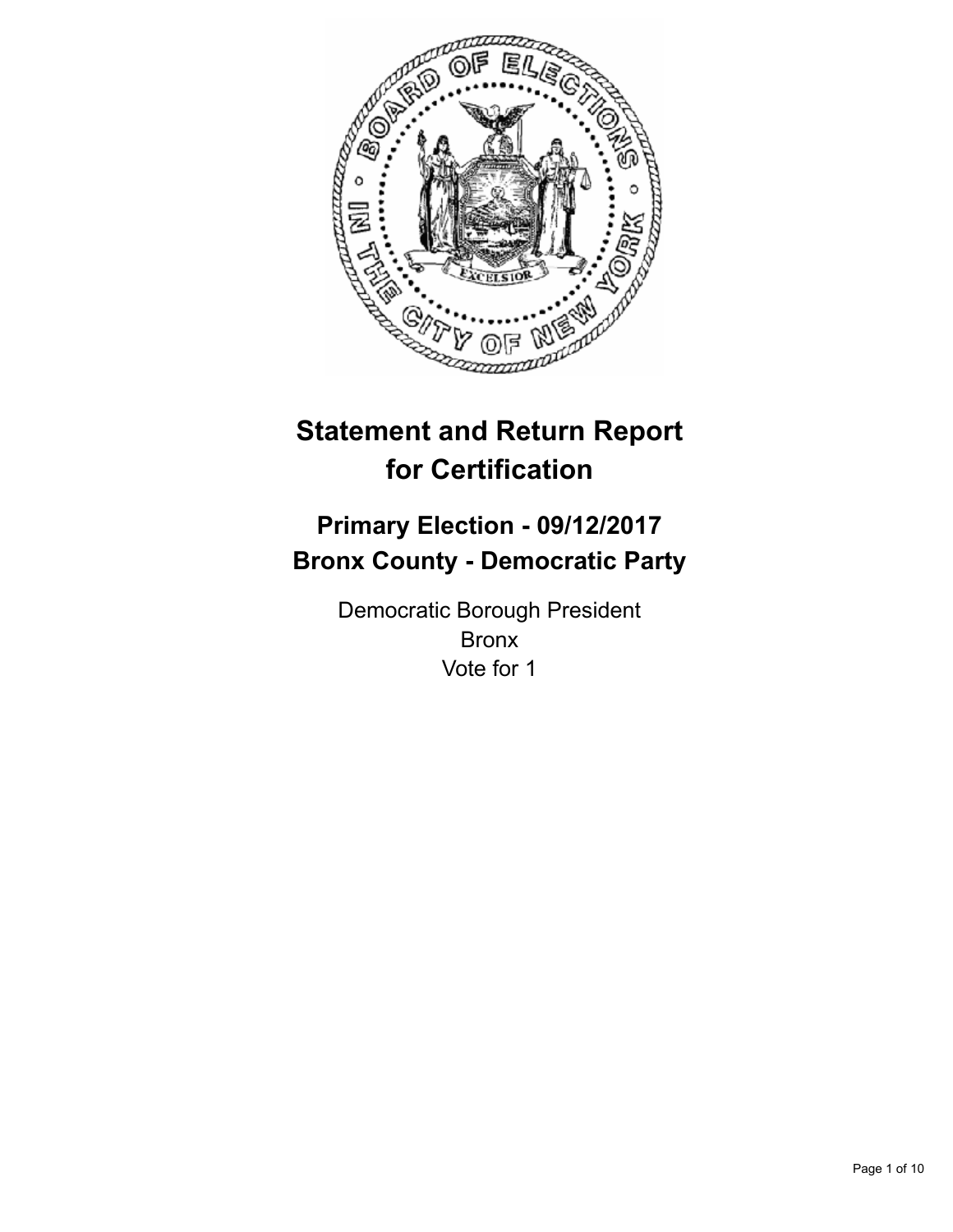

| <b>PUBLIC COUNTER</b>                                    | 5,097        |
|----------------------------------------------------------|--------------|
| <b>MANUALLY COUNTED EMERGENCY</b>                        | 0            |
| ABSENTEE / MILITARY                                      | 166          |
| <b>AFFIDAVIT</b>                                         | 54           |
| <b>Total Ballots</b>                                     | 5,317        |
| Less - Inapplicable Federal/Special Presidential Ballots | 0            |
| <b>Total Applicable Ballots</b>                          | 5,317        |
| RUBEN DIAZ JR.                                           | 4,412        |
| <b>CAMELLA D. PRICE</b>                                  | 518          |
| <b>AVERY SELKRIDGE</b>                                   | 97           |
| DIANA AYALA (WRITE-IN)                                   | 1            |
| HELEN HINES (WRITE-IN)                                   | 1            |
| KIM L. FORD (WRITE-IN)                                   | $\mathbf{1}$ |
| KIRSTEN GILLIBRAND (WRITE-IN)                            | 1            |
| LAURIE CAMBO (WRITE-IN)                                  | 1            |
| SHERRISE PALOMINO (WRITE-IN)                             | 1            |
| UNATTRIBUTABLE WRITE-IN (WRITE-IN)                       | 1            |
| <b>Total Votes</b>                                       | 5,034        |
| Unrecorded                                               | 283          |

| PUBLIC COUNTER                                           | 4,109 |
|----------------------------------------------------------|-------|
| MANUALLY COUNTED EMERGENCY                               | 0     |
| ABSENTEE / MILITARY                                      | 162   |
| <b>AFFIDAVIT</b>                                         | 35    |
| <b>Total Ballots</b>                                     | 4,306 |
| Less - Inapplicable Federal/Special Presidential Ballots | 0     |
| <b>Total Applicable Ballots</b>                          | 4,306 |
| <b>RUBEN DIAZ JR.</b>                                    | 3,557 |
| <b>CAMELLA D. PRICE</b>                                  | 418   |
| <b>AVERY SELKRIDGE</b>                                   | 70    |
| ALLISON TUITT (WRITE-IN)                                 | 1     |
| CHAD ROYER (WRITE-IN)                                    | 1     |
| DANIEL SILVAGILOLI (WRITE-IN)                            | 1     |
| HARLY RODRIGUEZ (WRITE-IN)                               | 1     |
| JOHN C DOYLE (WRITE-IN)                                  | 1     |
| JOSE PEREZ (WRITE-IN)                                    | 1     |
| UNATTRIBUTABLE WRITE-IN (WRITE-IN)                       | 3     |
| <b>Total Votes</b>                                       | 4,054 |
| Unrecorded                                               | 252   |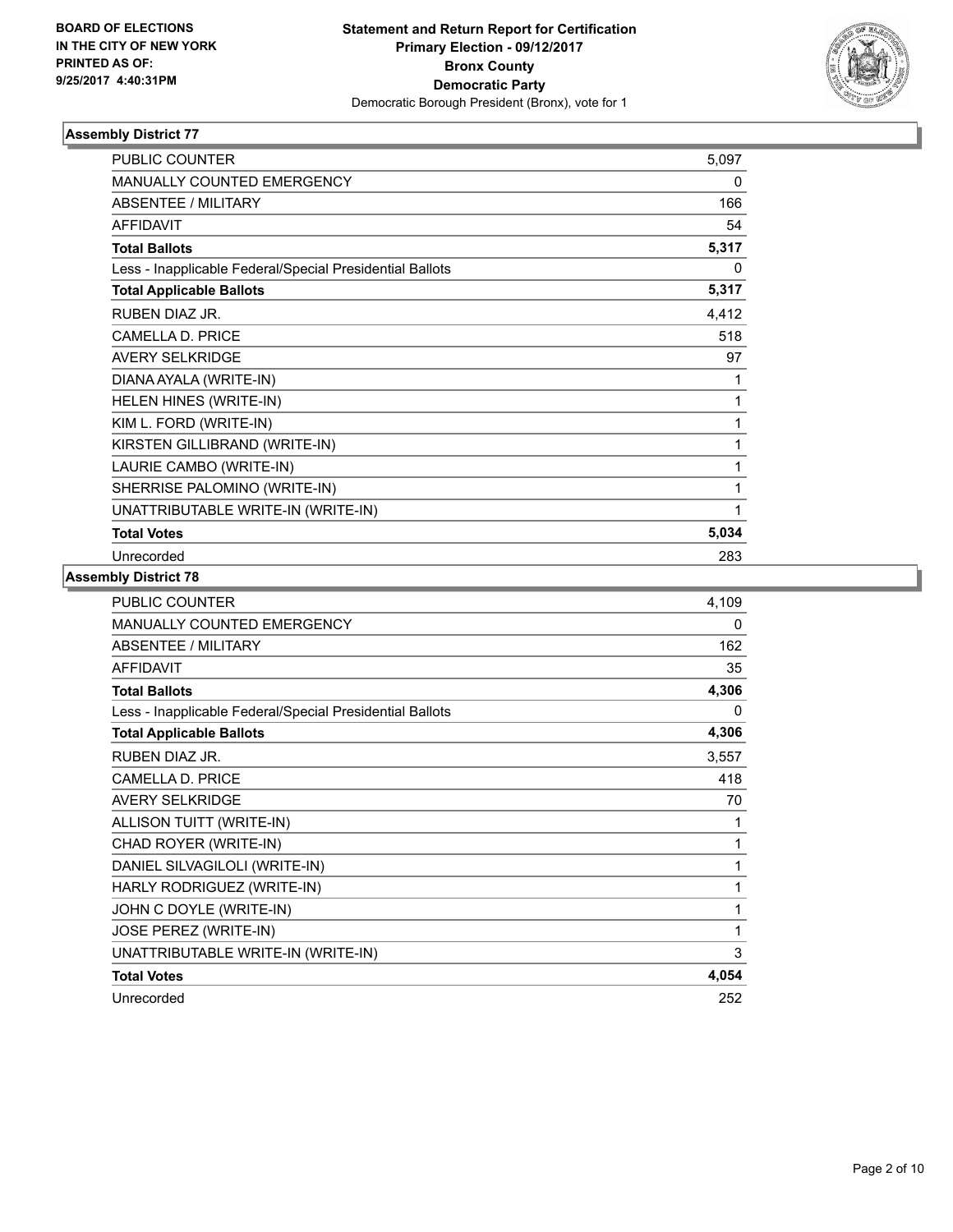

| <b>PUBLIC COUNTER</b>                                    | 5,536 |
|----------------------------------------------------------|-------|
| <b>MANUALLY COUNTED EMERGENCY</b>                        | 0     |
| ABSENTEE / MILITARY                                      | 216   |
| <b>AFFIDAVIT</b>                                         | 30    |
| <b>Total Ballots</b>                                     | 5,782 |
| Less - Inapplicable Federal/Special Presidential Ballots | 0     |
| <b>Total Applicable Ballots</b>                          | 5,782 |
| RUBEN DIAZ JR.                                           | 4,893 |
| CAMELLA D. PRICE                                         | 504   |
| <b>AVERY SELKRIDGE</b>                                   | 84    |
| HELEN HINES (WRITE-IN)                                   |       |
| <b>TRACEY ROBERTS (WRITE-IN)</b>                         | 1     |
| UNATTRIBUTABLE WRITE-IN (WRITE-IN)                       | 5     |
| <b>Total Votes</b>                                       | 5,488 |
| Unrecorded                                               | 294   |

| <b>PUBLIC COUNTER</b>                                    | 6,218          |
|----------------------------------------------------------|----------------|
| <b>MANUALLY COUNTED EMERGENCY</b>                        | 0              |
| <b>ABSENTEE / MILITARY</b>                               | 341            |
| <b>AFFIDAVIT</b>                                         | 55             |
| <b>Total Ballots</b>                                     | 6,614          |
| Less - Inapplicable Federal/Special Presidential Ballots | 0              |
| <b>Total Applicable Ballots</b>                          | 6,614          |
| RUBEN DIAZ JR.                                           | 5,173          |
| CAMELLA D. PRICE                                         | 804            |
| <b>AVERY SELKRIDGE</b>                                   | 186            |
| EFRAIN ALICEA (WRITE-IN)                                 | 1              |
| JOHN A DEL GROSSO (WRITE-IN)                             | 1              |
| JOHN BRENNER (WRITE-IN)                                  | 1              |
| JUIDY FERONY (WRITE-IN)                                  | 1              |
| MICHAEL BALLESTEROS (WRITE-IN)                           | 1              |
| NIVAROLO LOPEZ (WRITE-IN)                                | 1              |
| ORION DILLON MONTALVO (WRITE-IN)                         | 1              |
| RITCHIE TORRES (WRITE-IN)                                | $\overline{2}$ |
| UNATTRIBUTABLE WRITE-IN (WRITE-IN)                       | 4              |
| <b>Total Votes</b>                                       | 6,176          |
| Unrecorded                                               | 438            |
|                                                          |                |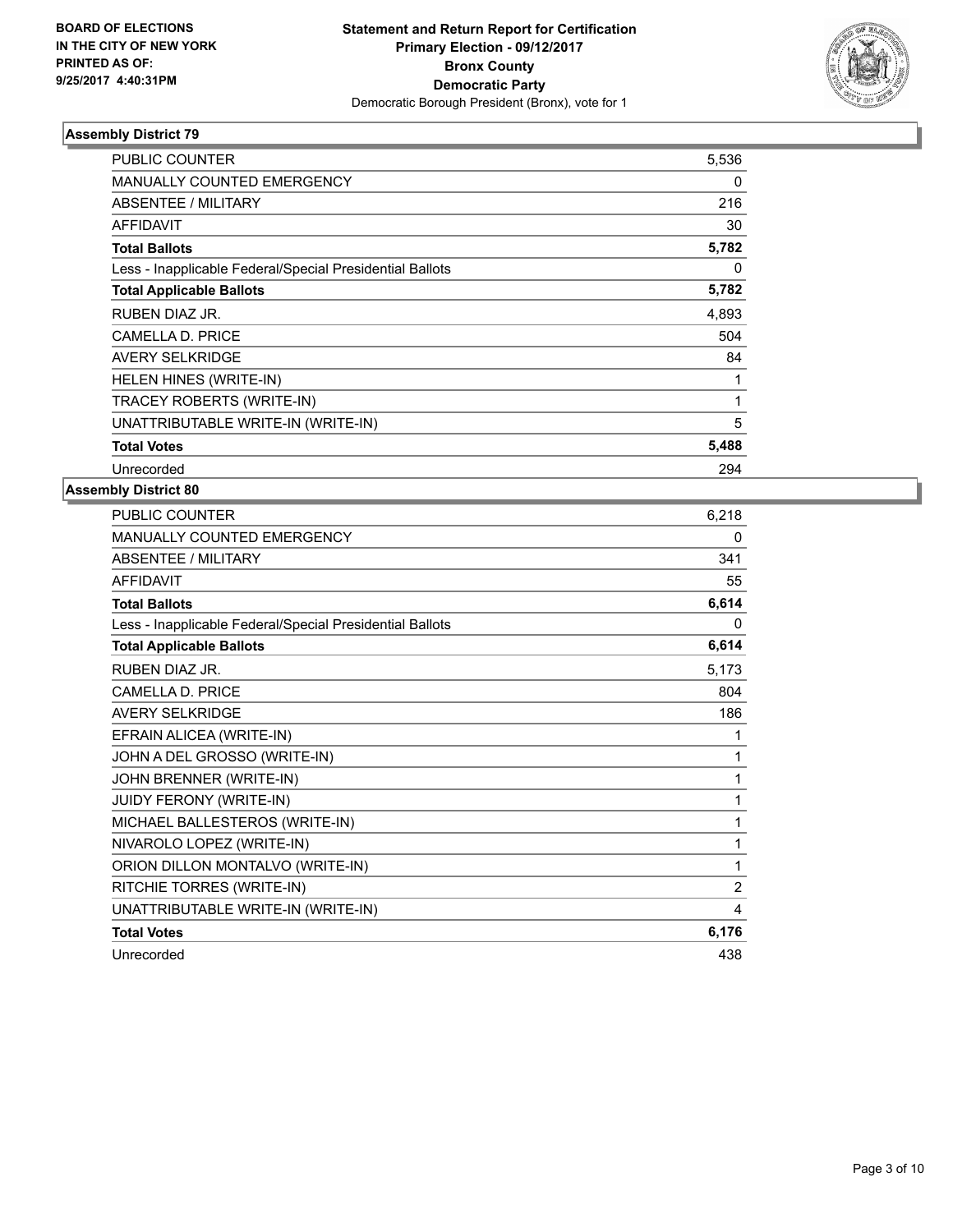

| <b>PUBLIC COUNTER</b>                                    | 6,902          |
|----------------------------------------------------------|----------------|
| <b>MANUALLY COUNTED EMERGENCY</b>                        | 0              |
| <b>ABSENTEE / MILITARY</b>                               | 495            |
| <b>AFFIDAVIT</b>                                         | 47             |
| <b>Total Ballots</b>                                     | 7,444          |
| Less - Inapplicable Federal/Special Presidential Ballots | 0              |
| <b>Total Applicable Ballots</b>                          | 7,444          |
| RUBEN DIAZ JR.                                           | 5,517          |
| CAMELLA D. PRICE                                         | 1,090          |
| <b>AVERY SELKRIDGE</b>                                   | 277            |
| ANTHONY WEINER (WRITE-IN)                                | 1              |
| <b>BRIAN PHILIP (WRITE-IN)</b>                           | 1              |
| DAMIAN MCSHANE (WRITE-IN)                                | $\mathbf{1}$   |
| DAVID INGRAM (WRITE-IN)                                  | $\mathbf{1}$   |
| EITAN BERKOVITCH (WRITE-IN)                              | 1              |
| EMMA GOLDMAN (WRITE-IN)                                  | $\mathbf{1}$   |
| JEFF KORMAN (WRITE-IN)                                   | 2              |
| JOHN LOPEZ (WRITE-IN)                                    | 1              |
| JONATHAN MURAD (WRITE-IN)                                | $\mathbf{1}$   |
| JOSEPH A LYNCH (WRITE-IN)                                | $\mathbf{1}$   |
| MICHAEL BLOOMBERG (WRITE-IN)                             | $\mathbf{1}$   |
| PALOMA HERNANDEZ (WRITE-IN)                              | $\overline{c}$ |
| RANDY ABREU (WRITE-IN)                                   | 1              |
| RUSSELL KANEY (WRITE-IN)                                 | 1              |
| THERESA MARIE HERNANDEZ WARD (WRITE-IN)                  | 1              |
| UNATTRIBUTABLE WRITE-IN (WRITE-IN)                       | 8              |
| <b>Total Votes</b>                                       | 6,909          |
| Unrecorded                                               | 535            |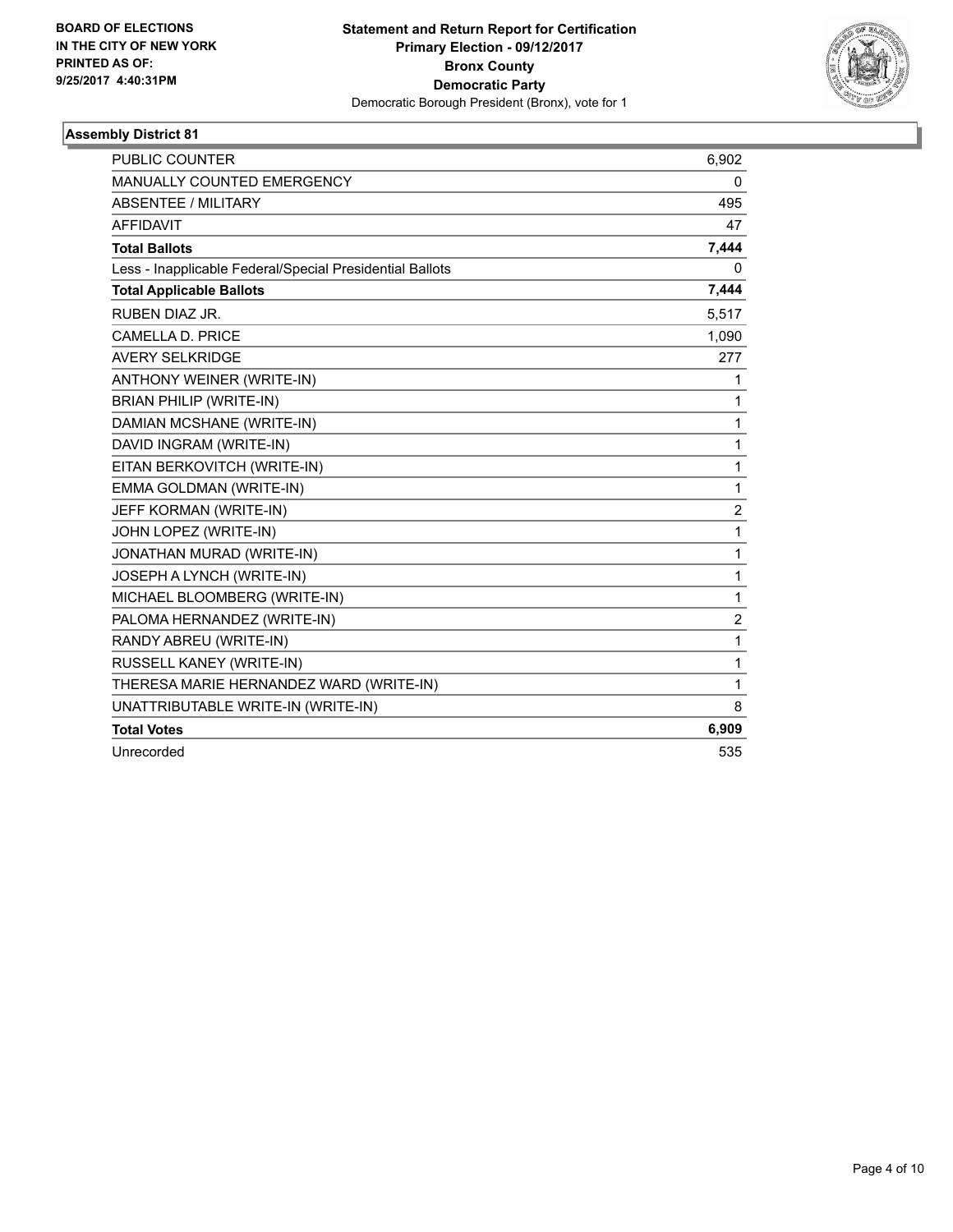

| <b>PUBLIC COUNTER</b>                                    | 9,476 |
|----------------------------------------------------------|-------|
| MANUALLY COUNTED EMERGENCY                               | 1     |
| <b>ABSENTEE / MILITARY</b>                               | 261   |
| <b>AFFIDAVIT</b>                                         | 85    |
| <b>Total Ballots</b>                                     | 9,823 |
| Less - Inapplicable Federal/Special Presidential Ballots | 0     |
| <b>Total Applicable Ballots</b>                          | 9,823 |
| RUBEN DIAZ JR.                                           | 7,705 |
| <b>CAMELLA D. PRICE</b>                                  | 1,019 |
| <b>AVERY SELKRIDGE</b>                                   | 244   |
| ANNA HOWARD (WRITE-IN)                                   | 1     |
| ANNE DOWLING (WRITE-IN)                                  | 2     |
| JAMAL BAILEY (WRITE-IN)                                  | 1     |
| JAMES FARRINGTON (WRITE-IN)                              | 1     |
| JOHN C DOYLE (WRITE-IN)                                  | 4     |
| JOHN SMITH (WRITE-IN)                                    | 1     |
| JUAN CARLOS SANDOVAL (WRITE-IN)                          | 1     |
| JUSTIN DAMBINSKY (WRITE-IN)                              | 1     |
| SIMONAS ZIMUIOZINAS (WRITE-IN)                           | 1     |
| UNATTRIBUTABLE WRITE-IN (WRITE-IN)                       | 2     |
| <b>Total Votes</b>                                       | 8,983 |
| Unrecorded                                               | 840   |
|                                                          |       |

| <b>PUBLIC COUNTER</b>                                    | 7,080        |
|----------------------------------------------------------|--------------|
| MANUALLY COUNTED EMERGENCY                               | $\mathbf{0}$ |
| ABSENTEE / MILITARY                                      | 294          |
| AFFIDAVIT                                                | 36           |
| <b>Total Ballots</b>                                     | 7,410        |
| Less - Inapplicable Federal/Special Presidential Ballots | 0            |
| <b>Total Applicable Ballots</b>                          | 7,410        |
| RUBEN DIAZ JR.                                           | 5,862        |
| CAMELLA D. PRICE                                         | 927          |
| <b>AVERY SELKRIDGE</b>                                   | 117          |
| BILL DE BLASIO (WRITE-IN)                                | 2            |
| CARL HEASTIE (WRITE-IN)                                  | 1            |
| DIANA AYALA (WRITE-IN)                                   | 1            |
| ERIC ROACH (WRITE-IN)                                    | 1            |
| IJEOMA OYNEKWERE (WRITE-IN)                              | 1            |
| JOMIL MCARTHUR (WRITE-IN)                                | 1            |
| KWAME K. DORAN (WRITE-IN)                                | 1            |
| ROBERT IRVING (WRITE-IN)                                 | 1            |
| UNATTRIBUTABLE WRITE-IN (WRITE-IN)                       | 6            |
| VINCENT DAVIS (WRITE-IN)                                 | 1            |
| <b>Total Votes</b>                                       | 6,922        |
| Unrecorded                                               | 488          |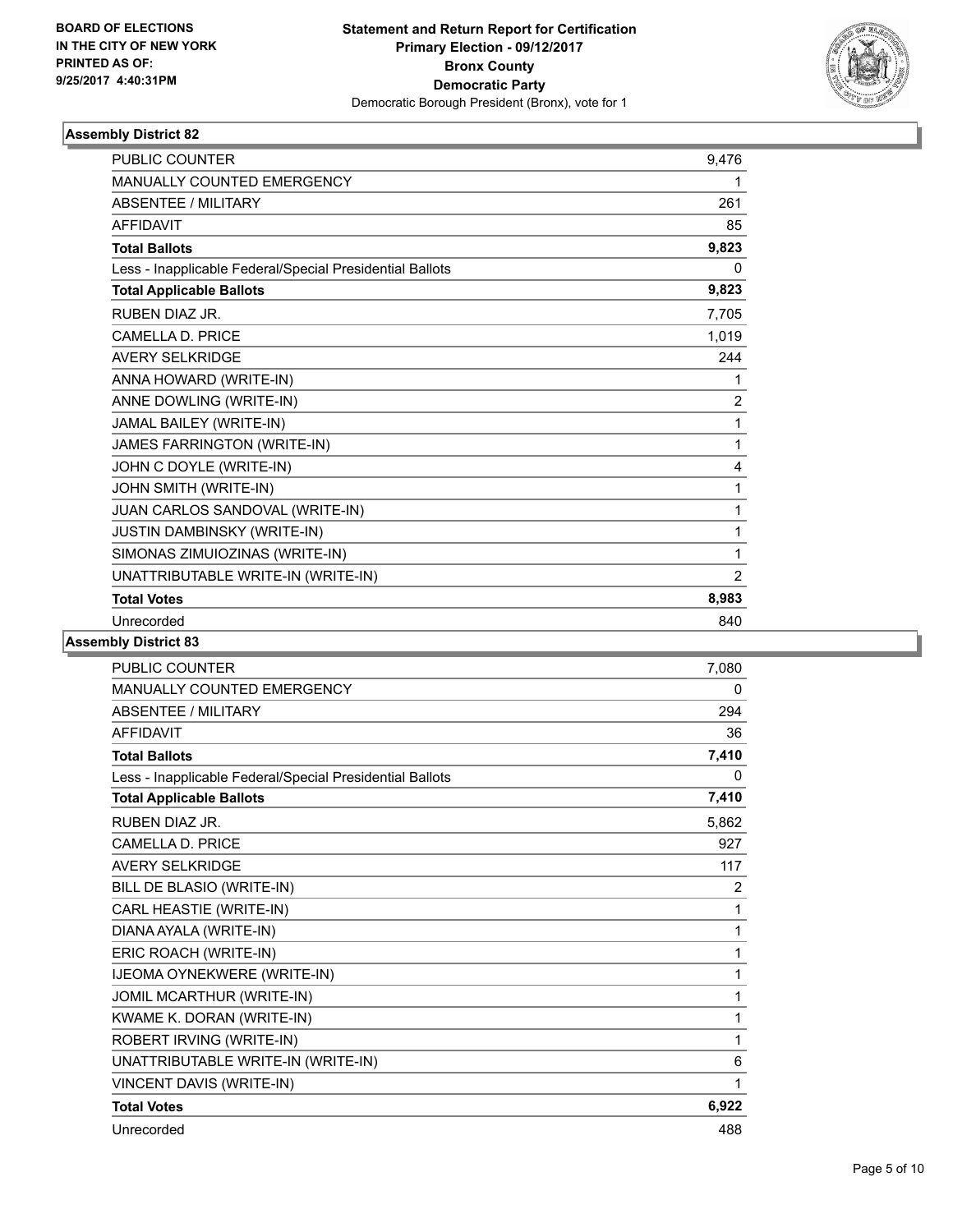

| <b>PUBLIC COUNTER</b>                                    | 5,454          |
|----------------------------------------------------------|----------------|
| MANUALLY COUNTED EMERGENCY                               | 0              |
| <b>ABSENTEE / MILITARY</b>                               | 105            |
| <b>AFFIDAVIT</b>                                         | 36             |
| <b>Total Ballots</b>                                     | 5,595          |
| Less - Inapplicable Federal/Special Presidential Ballots | 0              |
| <b>Total Applicable Ballots</b>                          | 5,595          |
| RUBEN DIAZ JR.                                           | 4,746          |
| CAMELLA D. PRICE                                         | 413            |
| <b>AVERY SELKRIDGE</b>                                   | 82             |
| AMY MORAN (WRITE-IN)                                     | 1              |
| DONALD TRUMP (WRITE-IN)                                  | 1              |
| FLORENCE HOWARD (WRITE-IN)                               | 1              |
| HEATHER ANNADY (WRITE-IN)                                | 1              |
| <b>JUSTIN SANCHEZ (WRITE-IN)</b>                         | 1              |
| MIGUEL MARRERO (WRITE-IN)                                | 1              |
| MILDRED BONILLA (WRITE-IN)                               | 1              |
| MYCHAL JOHNSON (WRITE-IN)                                | $\overline{2}$ |
| UNATTRIBUTABLE WRITE-IN (WRITE-IN)                       | $\overline{2}$ |
| <b>Total Votes</b>                                       | 5,252          |
| Unrecorded                                               | 343            |

| PUBLIC COUNTER                                           | 6.426 |
|----------------------------------------------------------|-------|
| <b>MANUALLY COUNTED EMERGENCY</b>                        | 25    |
| ABSENTEE / MILITARY                                      | 139   |
| <b>AFFIDAVIT</b>                                         | 53    |
| <b>Total Ballots</b>                                     | 6,643 |
| Less - Inapplicable Federal/Special Presidential Ballots | 0     |
| <b>Total Applicable Ballots</b>                          | 6,643 |
| RUBEN DIAZ JR.                                           | 5,541 |
| <b>CAMELLA D. PRICE</b>                                  | 760   |
| <b>AVERY SELKRIDGE</b>                                   | 102   |
| AMANDA FARIAS (WRITE-IN)                                 | 1     |
| FRANCIS N GODFREY (WRITE-IN)                             | 1     |
| MARCOS CRESPO (WRITE-IN)                                 | 1     |
| RITCHIE TORRES (WRITE-IN)                                | 1     |
| <b>ROBERT MORRIS (WRITE-IN)</b>                          | 1     |
| UNATTRIBUTABLE WRITE-IN (WRITE-IN)                       | 3     |
| <b>Total Votes</b>                                       | 6,411 |
| Unrecorded                                               | 232   |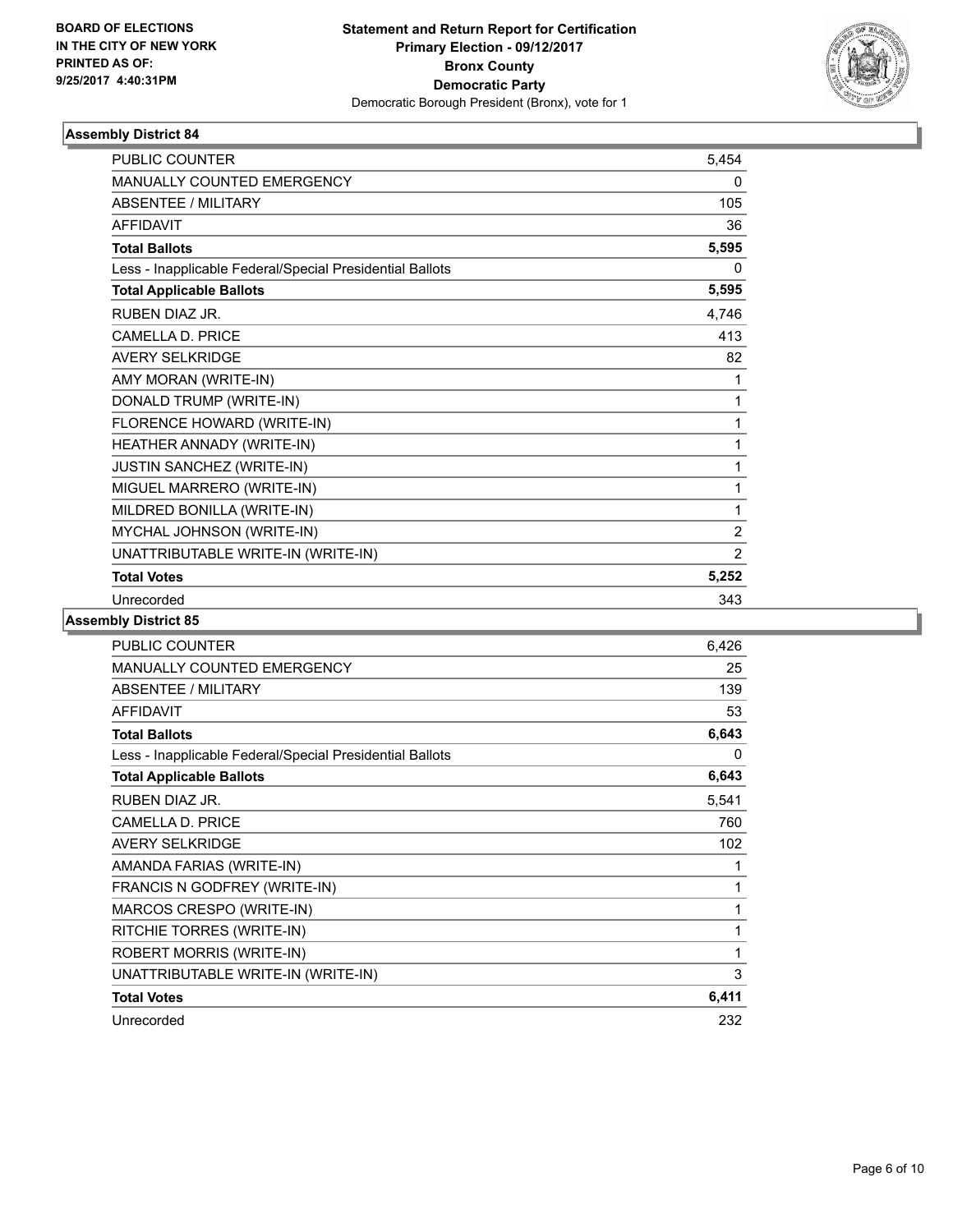

| <b>PUBLIC COUNTER</b>                                    | 4,841          |
|----------------------------------------------------------|----------------|
| <b>MANUALLY COUNTED EMERGENCY</b>                        | 0              |
| ABSENTEE / MILITARY                                      | 109            |
| AFFIDAVIT                                                | 31             |
| <b>Total Ballots</b>                                     | 4,981          |
| Less - Inapplicable Federal/Special Presidential Ballots | 0              |
| <b>Total Applicable Ballots</b>                          | 4,981          |
| RUBEN DIAZ JR.                                           | 4,056          |
| <b>CAMELLA D. PRICE</b>                                  | 380            |
| <b>AVERY SELKRIDGE</b>                                   | 65             |
| DIANA AYALA (WRITE-IN)                                   |                |
| <b>GEORGE VASQUEZ (WRITE-IN)</b>                         | $\mathbf{1}$   |
| UNATTRIBUTABLE WRITE-IN (WRITE-IN)                       | $\overline{2}$ |
| <b>Total Votes</b>                                       | 4,505          |
| Unrecorded                                               | 476            |

| <b>PUBLIC COUNTER</b>                                    | 6,887          |
|----------------------------------------------------------|----------------|
| MANUALLY COUNTED EMERGENCY                               | 20             |
| ABSENTEE / MILITARY                                      | 194            |
| <b>AFFIDAVIT</b>                                         | 68             |
| <b>Total Ballots</b>                                     | 7,169          |
| Less - Inapplicable Federal/Special Presidential Ballots | 0              |
| <b>Total Applicable Ballots</b>                          | 7,169          |
| RUBEN DIAZ JR.                                           | 5,782          |
| CAMELLA D. PRICE                                         | 903            |
| <b>AVERY SELKRIDGE</b>                                   | 174            |
| AMANDA FARIAS (WRITE-IN)                                 |                |
| ISABEL FIGUEROA (WRITE-IN)                               | 1              |
| ISMAEL LOPEZ (WRITE-IN)                                  | $\overline{2}$ |
| KATHERINE RODRIGUEZ (WRITE-IN)                           | 1              |
| NICOLE MALLIOTAKIS (WRITE-IN)                            | 1              |
| UNATTRIBUTABLE WRITE-IN (WRITE-IN)                       | 3              |
| VANESSA GIBSON (WRITE-IN)                                | 2              |
| <b>Total Votes</b>                                       | 6,870          |
| Unrecorded                                               | 299            |
|                                                          |                |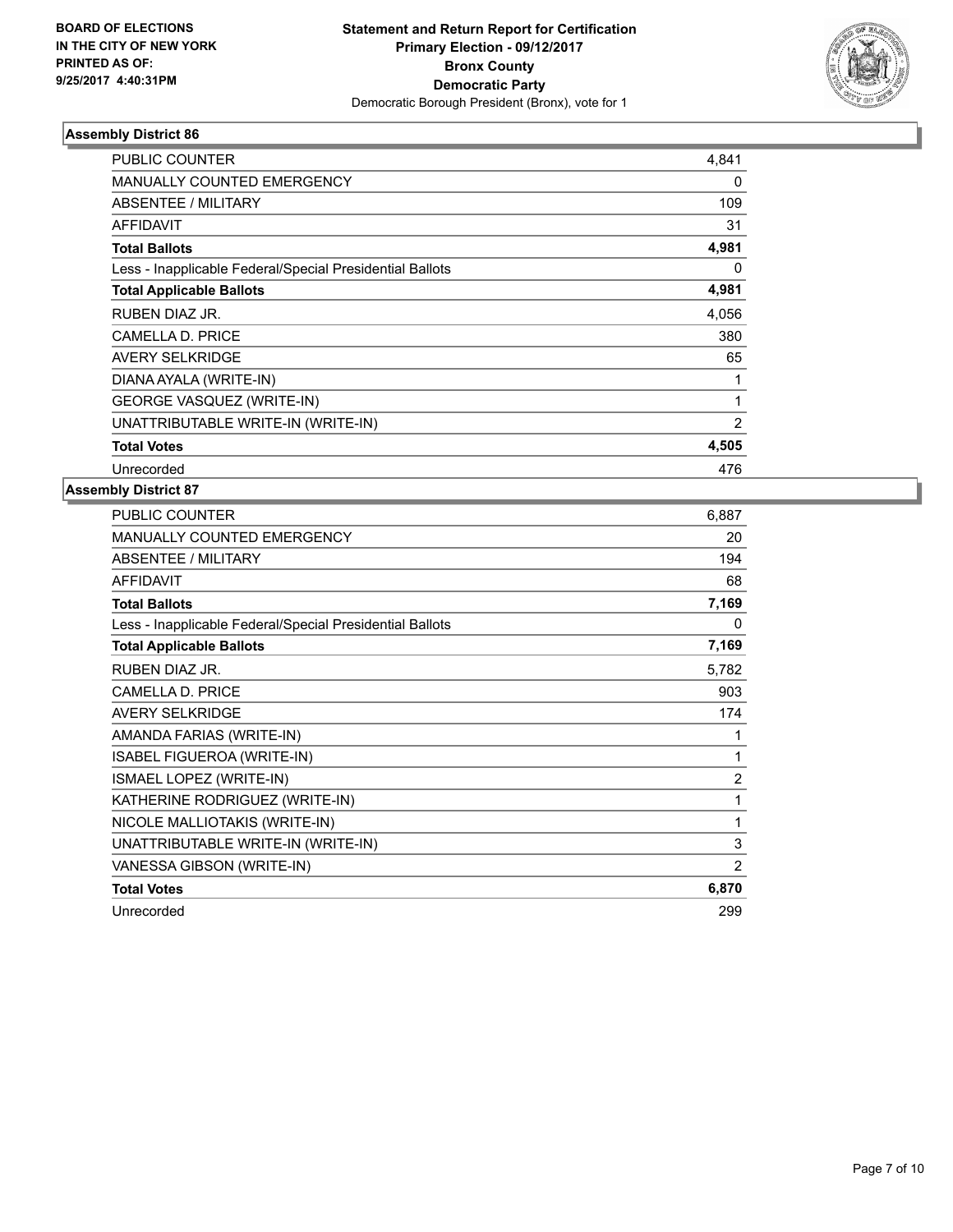

### **Total for Democratic Borough President (Bronx) - Bronx County**

| <b>PUBLIC COUNTER</b>                                    | 68,026       |
|----------------------------------------------------------|--------------|
| MANUALLY COUNTED EMERGENCY                               | 46           |
| <b>ABSENTEE / MILITARY</b>                               | 2,482        |
| AFFIDAVIT                                                | 530          |
| <b>Total Ballots</b>                                     | 71,084       |
| Less - Inapplicable Federal/Special Presidential Ballots | 0            |
| <b>Total Applicable Ballots</b>                          | 71,084       |
| <b>RUBEN DIAZ JR.</b>                                    | 57,244       |
| <b>CAMELLA D. PRICE</b>                                  | 7,736        |
| <b>AVERY SELKRIDGE</b>                                   | 1,498        |
| ALLISON TUITT (WRITE-IN)                                 | 1            |
| AMANDA FARIAS (WRITE-IN)                                 | 2            |
| AMY MORAN (WRITE-IN)                                     | 1            |
| ANNA HOWARD (WRITE-IN)                                   | 1            |
| ANNE DOWLING (WRITE-IN)                                  | 2            |
| ANTHONY WEINER (WRITE-IN)                                | 1            |
| BILL DE BLASIO (WRITE-IN)                                | 2            |
| <b>BRIAN PHILIP (WRITE-IN)</b>                           | 1            |
| CARL HEASTIE (WRITE-IN)                                  | 1            |
| CHAD ROYER (WRITE-IN)                                    | 1            |
| DAMIAN MCSHANE (WRITE-IN)                                | 1            |
| DANIEL SILVAGILOLI (WRITE-IN)                            | 1            |
| DAVID INGRAM (WRITE-IN)                                  | 1            |
| DIANA AYALA (WRITE-IN)                                   | 3            |
| DONALD TRUMP (WRITE-IN)                                  | 1            |
| EFRAIN ALICEA (WRITE-IN)                                 | 1            |
| EITAN BERKOVITCH (WRITE-IN)                              | 1            |
| EMMA GOLDMAN (WRITE-IN)                                  | 1            |
| ERIC ROACH (WRITE-IN)                                    | 1            |
| FLORENCE HOWARD (WRITE-IN)                               | 1            |
| FRANCIS N GODFREY (WRITE-IN)                             | 1            |
| <b>GEORGE VASQUEZ (WRITE-IN)</b>                         | $\mathbf{1}$ |
| HARLY RODRIGUEZ (WRITE-IN)                               | 1            |
| HEATHER ANNADY (WRITE-IN)                                | 1            |
| HELEN HINES (WRITE-IN)                                   | 2            |
| IJEOMA OYNEKWERE (WRITE-IN)                              | 1            |
| ISABEL FIGUEROA (WRITE-IN)                               | 1            |
| ISMAEL LOPEZ (WRITE-IN)                                  | 2            |
| JAMAL BAILEY (WRITE-IN)                                  | 1            |
| JAMES FARRINGTON (WRITE-IN)                              | 1            |
| JEFF KORMAN (WRITE-IN)                                   | 2            |
| JOHN A DEL GROSSO (WRITE-IN)                             | 1            |
| JOHN BRENNER (WRITE-IN)                                  | 1            |
| JOHN C DOYLE (WRITE-IN)                                  | 5            |
| JOHN LOPEZ (WRITE-IN)                                    | 1            |
| JOHN SMITH (WRITE-IN)                                    | 1            |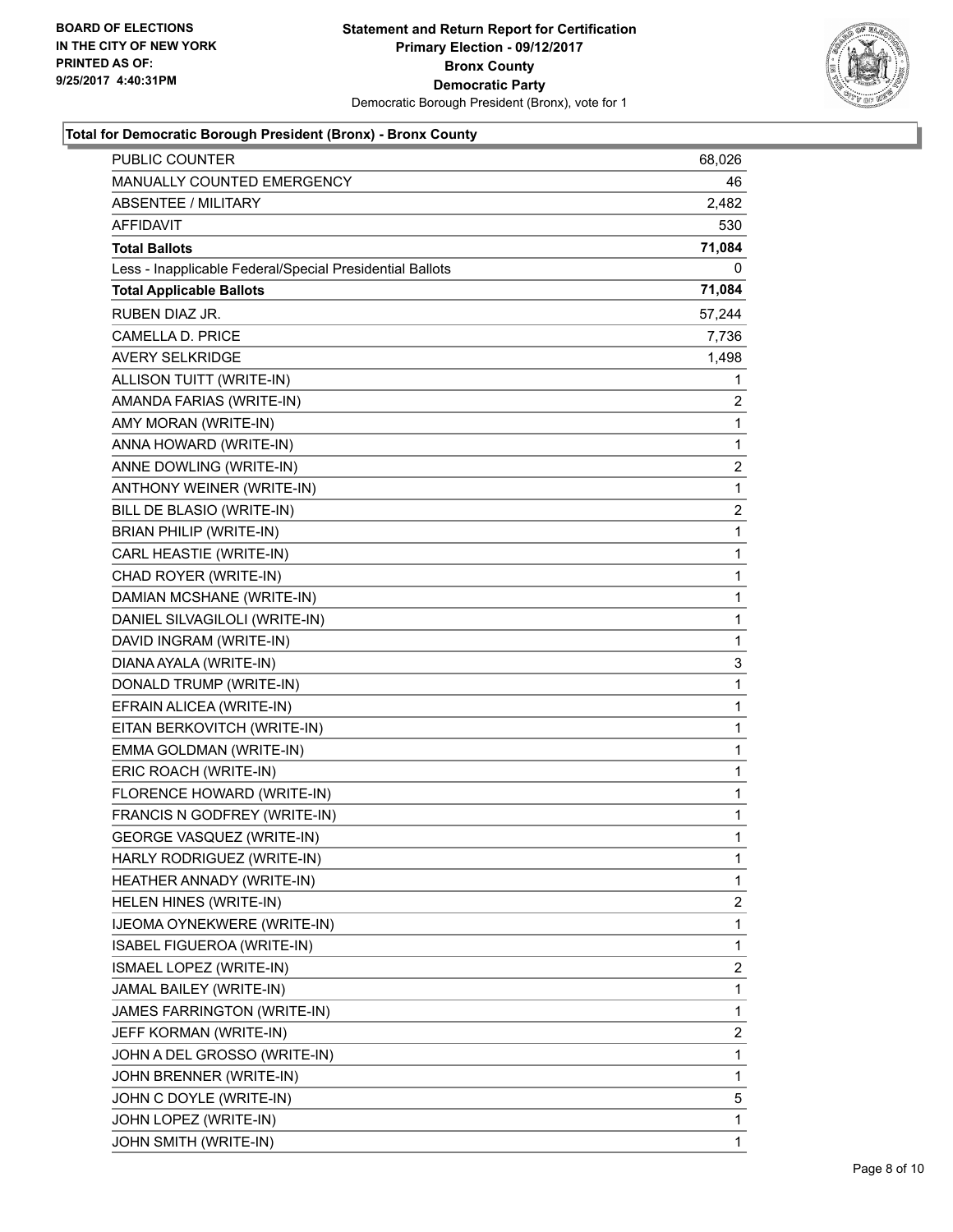

### **Total for Democratic Borough President (Bronx) - Bronx County**

| JOMIL MCARTHUR (WRITE-IN)               | 1      |
|-----------------------------------------|--------|
| JONATHAN MURAD (WRITE-IN)               | 1      |
| JOSE PEREZ (WRITE-IN)                   | 1      |
| JOSEPH A LYNCH (WRITE-IN)               | 1      |
| JUAN CARLOS SANDOVAL (WRITE-IN)         | 1      |
| JUIDY FERONY (WRITE-IN)                 | 1      |
| JUSTIN DAMBINSKY (WRITE-IN)             | 1      |
| JUSTIN SANCHEZ (WRITE-IN)               | 1      |
| KATHERINE RODRIGUEZ (WRITE-IN)          | 1      |
| KIM L. FORD (WRITE-IN)                  | 1      |
| KIRSTEN GILLIBRAND (WRITE-IN)           | 1      |
| KWAME K. DORAN (WRITE-IN)               | 1      |
| LAURIE CAMBO (WRITE-IN)                 | 1      |
| MARCOS CRESPO (WRITE-IN)                | 1      |
| MICHAEL BALLESTEROS (WRITE-IN)          | 1      |
| MICHAEL BLOOMBERG (WRITE-IN)            | 1      |
| MIGUEL MARRERO (WRITE-IN)               | 1      |
| MILDRED BONILLA (WRITE-IN)              | 1      |
| MYCHAL JOHNSON (WRITE-IN)               | 2      |
| NICOLE MALLIOTAKIS (WRITE-IN)           | 1      |
| NIVAROLO LOPEZ (WRITE-IN)               | 1      |
| ORION DILLON MONTALVO (WRITE-IN)        | 1      |
| PALOMA HERNANDEZ (WRITE-IN)             | 2      |
| RANDY ABREU (WRITE-IN)                  | 1      |
| RITCHIE TORRES (WRITE-IN)               | 3      |
| ROBERT IRVING (WRITE-IN)                | 1      |
| ROBERT MORRIS (WRITE-IN)                | 1      |
| RUSSELL KANEY (WRITE-IN)                | 1      |
| SHERRISE PALOMINO (WRITE-IN)            | 1      |
| SIMONAS ZIMUIOZINAS (WRITE-IN)          | 1      |
| THERESA MARIE HERNANDEZ WARD (WRITE-IN) | 1      |
| TRACEY ROBERTS (WRITE-IN)               | 1      |
| UNATTRIBUTABLE WRITE-IN (WRITE-IN)      | 39     |
| VANESSA GIBSON (WRITE-IN)               | 2      |
| VINCENT DAVIS (WRITE-IN)                | 1      |
| <b>Total Votes</b>                      | 66,604 |
| Unrecorded                              | 4,480  |